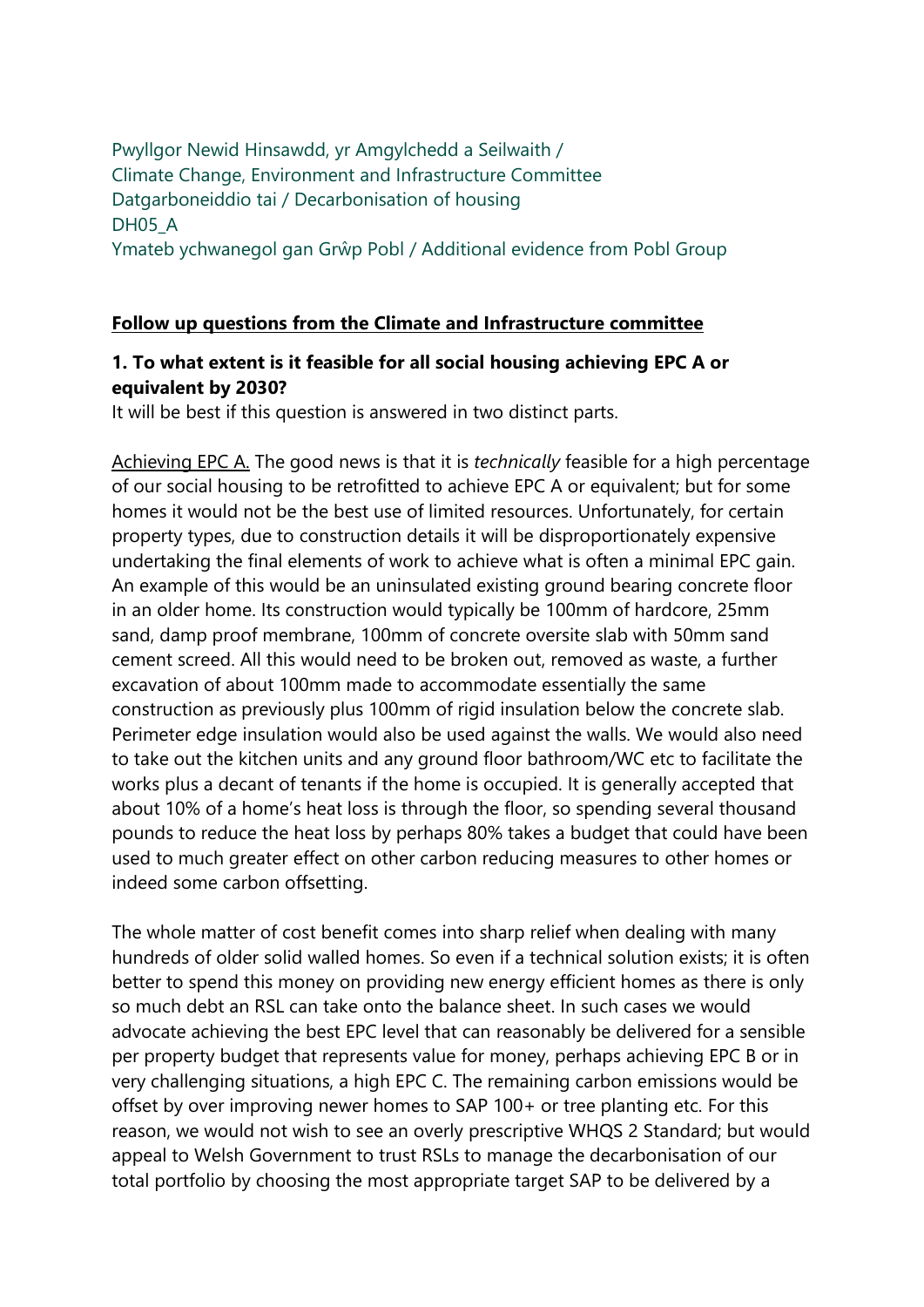realistic date. For some homes this will be ahead of 2030, for others perhaps 2040. A rigid 'One Size Fits All' standard to be achieved by an immoveable date removes the flexibility we require to be excellent stewards of our assets and budgets.

There will of course be some heritage properties (Listed or homes in conservation areas) where to improve the building fabric of the home and/or the addition of photovoltaic panels would not be possible without losing the highly valued character of the property that the legal protection seeks to preserve. However, these will be a very small percentage of the homes within a Welsh social landlord's portfolio and more of a challenge in the Welsh private sector.

Additionally, there will be a small percentage of homes with no legally protected character but nonetheless attractive stone, brickwork or terracotta detailing and these details would be lost with external wall insulation or excessively expensive to recreate using applied brick slips, cladding etc.

Finally, there will be a small percentage of homes that by reason of space limitations make it all but impossible to upgrade the building fabric. An example would be an internal staircase on an external gable wall of a home that requires internal wall insulation to meet the desired standard. This insulation would typically be 60mm-80mm thick and reduce what could be an already narrow stairs to a point that is unsafe, or that prevents the use of a stairlift. There will be instances where homes have a footpath alongside them, perhaps a public footpath between two homes already say 90cm wide would be unreasonably reduced using external wall insulation on both homes (typically 70mm to 100mm thick to each home).

EPC A or equivalent by 2030. Such a short timeline looks unrealistic at present. Whilst the level of decarbonisation grant funding available to RSLs is currently unknown our Balance Sheet is inadequate to support the level of likely funding requirement envisaged. It is not just the initial capital budget that is beyond reach but the Income and Expenditure Account will be significantly negatively impacted by the replacement of capital components that will not yet have been fully depreciated at the point where we need to replace them to reduce carbon emissions. For example, if we need to install internal wall insulation in a kitchen it will necessitate the removal of the kitchen cabinets and worktops and often lead to the need to dispose of that perfectly good kitchen (waste and carbon impact) and provide replacement cabinets to fit a room of reduced size. Additionally, our assets could be financially impaired by our lenders if the cost of decarbonisation at pace causes a negative net present value for the home.

The whole 'No Regrets' ambition of RSLs, to make wise investment that we do not later find requires undoing is undermined by the short timetable. We would also fail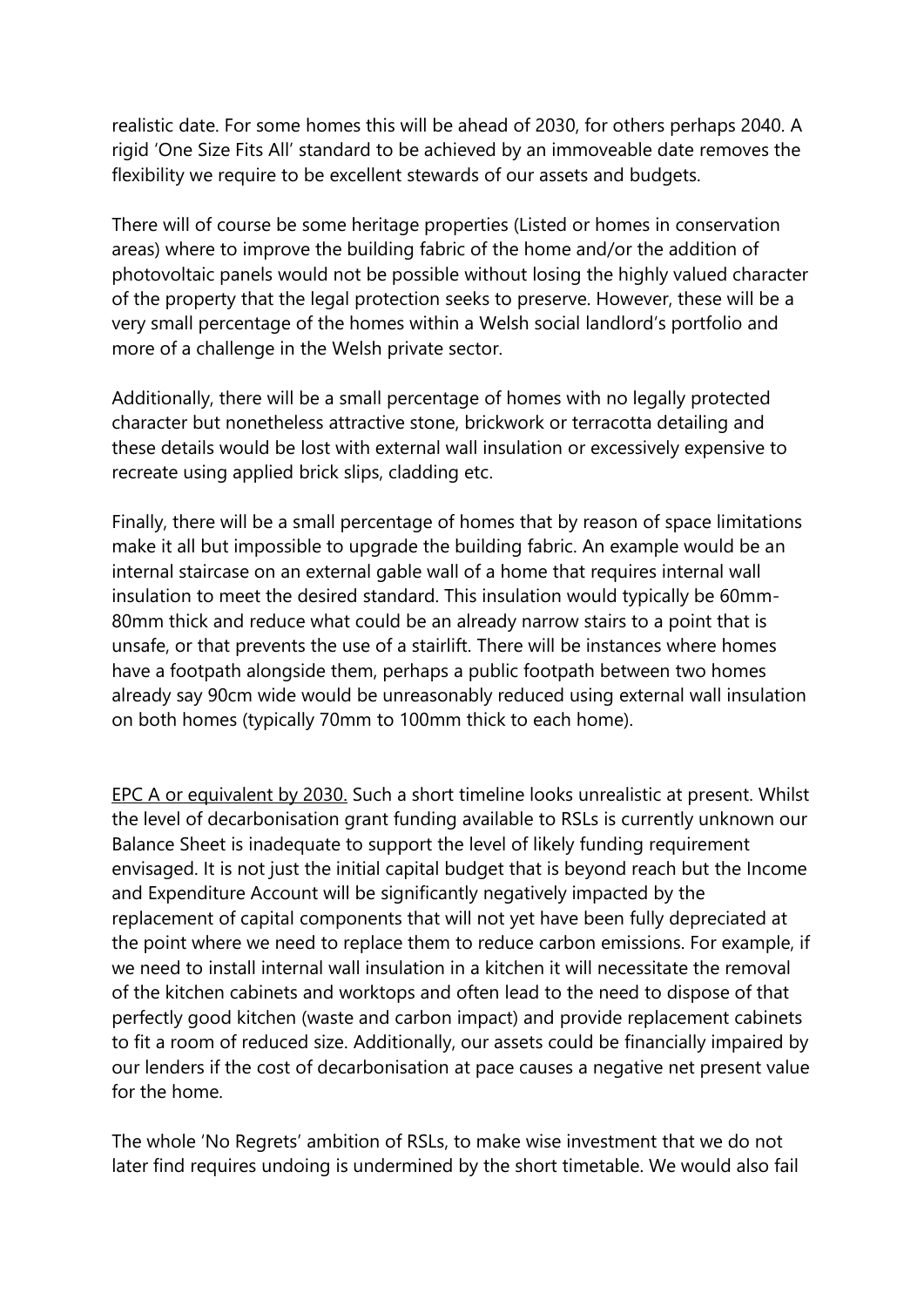to benefit from the technological improvements that we know will materialise over the coming years if we decarbonise many homes rapidly.

There are also other competing demands for our finite resources. Many RSLs, like us, are stretching their balance sheet capacity to support WG's commitment to deliver 20,000 low carbon social rented homes in this Senedd term. We fully support this commitment as these homes are desperately needed along with other affordable tenures which some RSLs are also providing. We fully recognise and appreciate the capital grant support from Welsh Government, but costs are increasing, development is more complex than ever and the introduction of the Standard Viability Model is increasing the level of private finance which RSLs are having to find to deliver each new home. The increased maintenance and servicing costs associated with new technologies will also fall more heavily on RSLs. Several RSLs are already actively working on major retrofit programmes and inputting their own funds to supplement the support from Welsh Government. Funders are watching closely what proportion of the decarbonisation burden falls on RSLs; if the balance is deemed to be significantly detrimental to RSL Business Plans then the cost and risk of developing new homes will be impacted even further.

Pobl Group, unlike many RSLs has a care and supported living arm and these large, complex buildings in many cases require fire safety works; in some cases £300k per development and this is taking away resources from decarbonisation works.

Many RSLs are finding Western Power Distribution seeking large sums to upgrade their privately owned infrastructure as enabling works for air source heat pumps and PV systems. We have received an initial quote from Western Power to upgrade the electrical infrastructure at Parc Penrhiw, Carmarthenshire to a 3-phase supply at a cost of £234k + legal costs. There is an associated issue relating to the WP transformer for the site which may need relocating on neighbouring land that we do not own, so could involve land purchase costs legal fees for easements etc. We are looking at this in more detail at the moment but if needed that would inevitably lead to additional costs and longer timescales.

## **2. What are your views on the need for a new independent quality assurance scheme for housing retrofit measures? How should such a scheme be developed?**

We already have TrustMark, incorporating PAS (publicly available specification) 2035. This was established as the new quality mark within the retrofit standards framework and is a very comprehensive quality scheme supported by an Industry Code of Conduct, a Consumer Charter and a framework of technical standards for retrofit. So no, we don't need another QA scheme, and some would suggest a 'lite' version of PAS2035 to reduce the cost and complexity of the current standard.